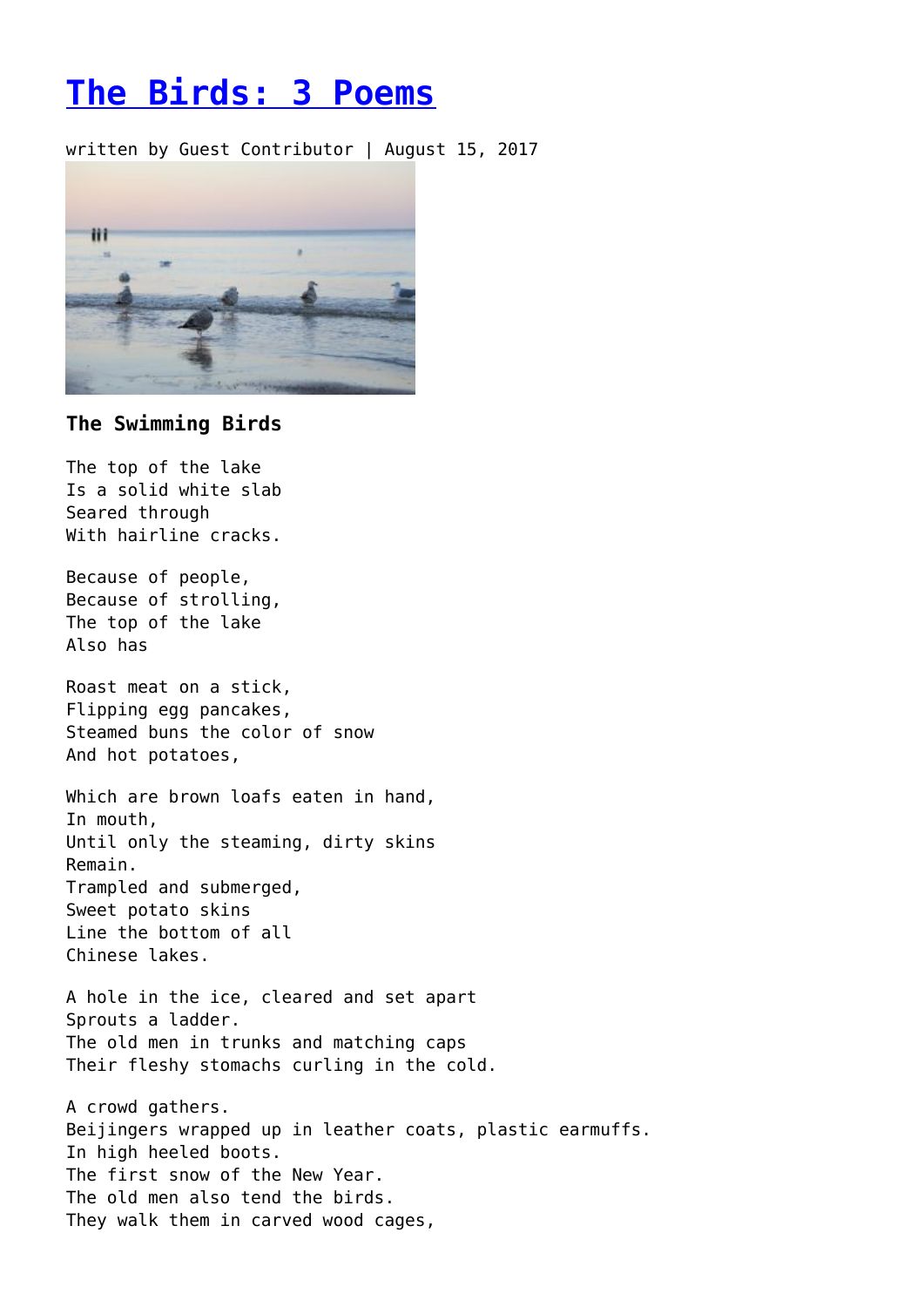And hang them from bare trees While chatting.

Fish are sold on the street in plastic tubs. Darting schools, they follow the same circle. Black fins move like a young woman's hair, Freshly combed.

When there are no birds, no fish, And even the small, caged rabbits (Gifts for children) Slip away,

The old men stay, Swimming circles in the water, Singing as they thaw, Like birds.

## **Poem to a Bird**

I found a little bird, And I bid her come to me.

Step out from out your house, your home. These trees, this wild grass.

Survey the land and make wind chat As if in the presence of firsts.

Be unhurried, Easy.

You do not need to worry about finding your way back. You have been here a thousand years.

## **Free Range**

Take care your fool heart Your birdsong. These sheer buckshots of meat, Straining at the clutch For the gas, The open road. Observe how quickly trees and houses pass